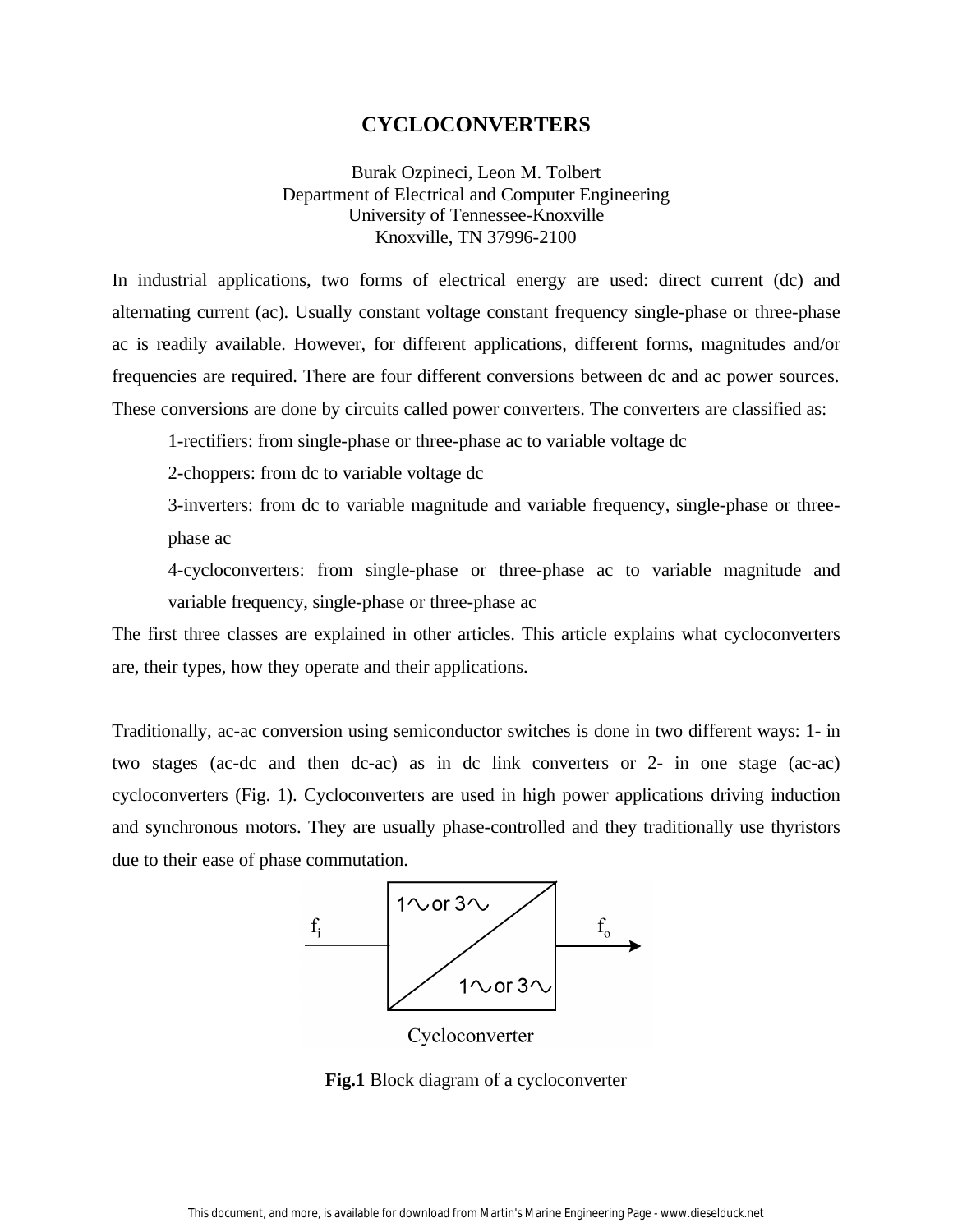There are other newer forms of cycloconversion such as ac-ac matrix converters and high frequency ac-ac (hfac-ac) converters and these use self-controlled switches. These converters, however, are not popular yet.

Some applications of cycloconverters are:

- Cement mill drives
- Ship propulsion drives
- Rolling mill drives
- Scherbius drives
- Ore grinding mills
- Mine winders

# **1.Operation Principles:**

The following sections will describe the operation principles of the cycloconverter starting from the simplest one, single-phase to single-phase  $(1\phi-1\phi)$  cycloconverter.

## **1.1. Single-phase to Single-phase (1**φ**-1**φ**) Cycloconverter:**

To understand the operation principles of cycloconverters, the single-phase to single-phase cycloconverter (Fig. 2) should be studied first. This converter consists of back-to-back connection of two full-wave rectifier circuits. Fig 3 shows the operating waveforms for this converter with a resistive load.

The input voltage,  $v_s$  is an ac voltage at a frequency,  $f_i$  as shown in Fig. 3a. For easy understanding assume that all the thyristors are fired at  $\alpha = 0^{\circ}$  firing angle, i.e. thyristors act like diodes. Note that the firing angles are named as  $\alpha_P$  for the positive converter and  $\alpha_N$  for the negative converter.

Consider the operation of the cycloconverter to get one-fourth of the input frequency at the output. For the first two cycles of  $v_s$ , the positive converter operates supplying current to the load. It rectifies the input voltage; therefore, the load sees 4 positive half cycles as seen in Fig. 3b. In the next two cycles, the negative converter operates supplying current to the load in the reverse direction. The current waveforms are not shown in the figures because the resistive load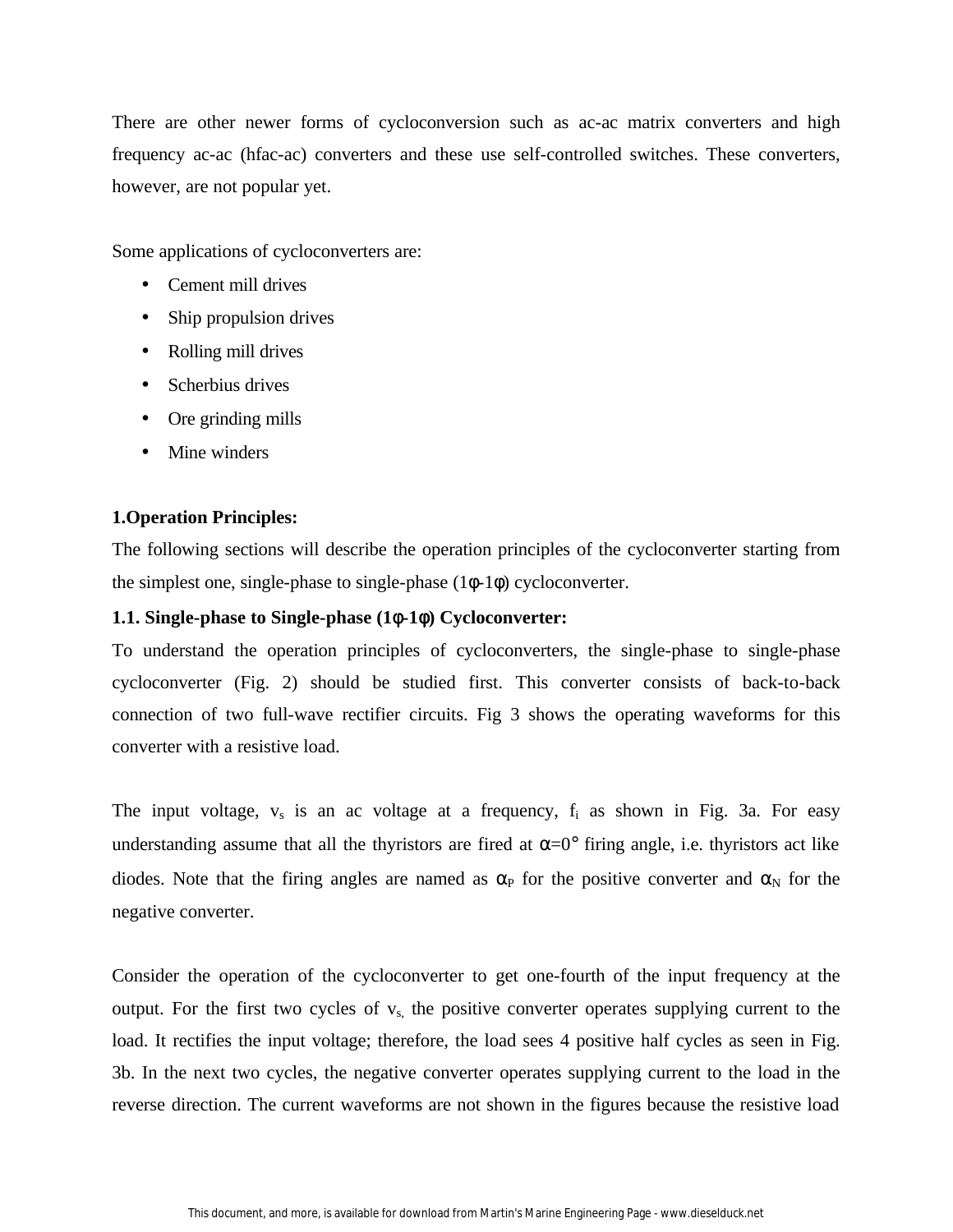current will have the same waveform as the voltage but only scaled by the resistance. Note that when one of the converters operates the other one is disabled, so that there is no current circulating between the two rectifiers.



**Fig. 2** Single-phase to single-phase cycloconverter

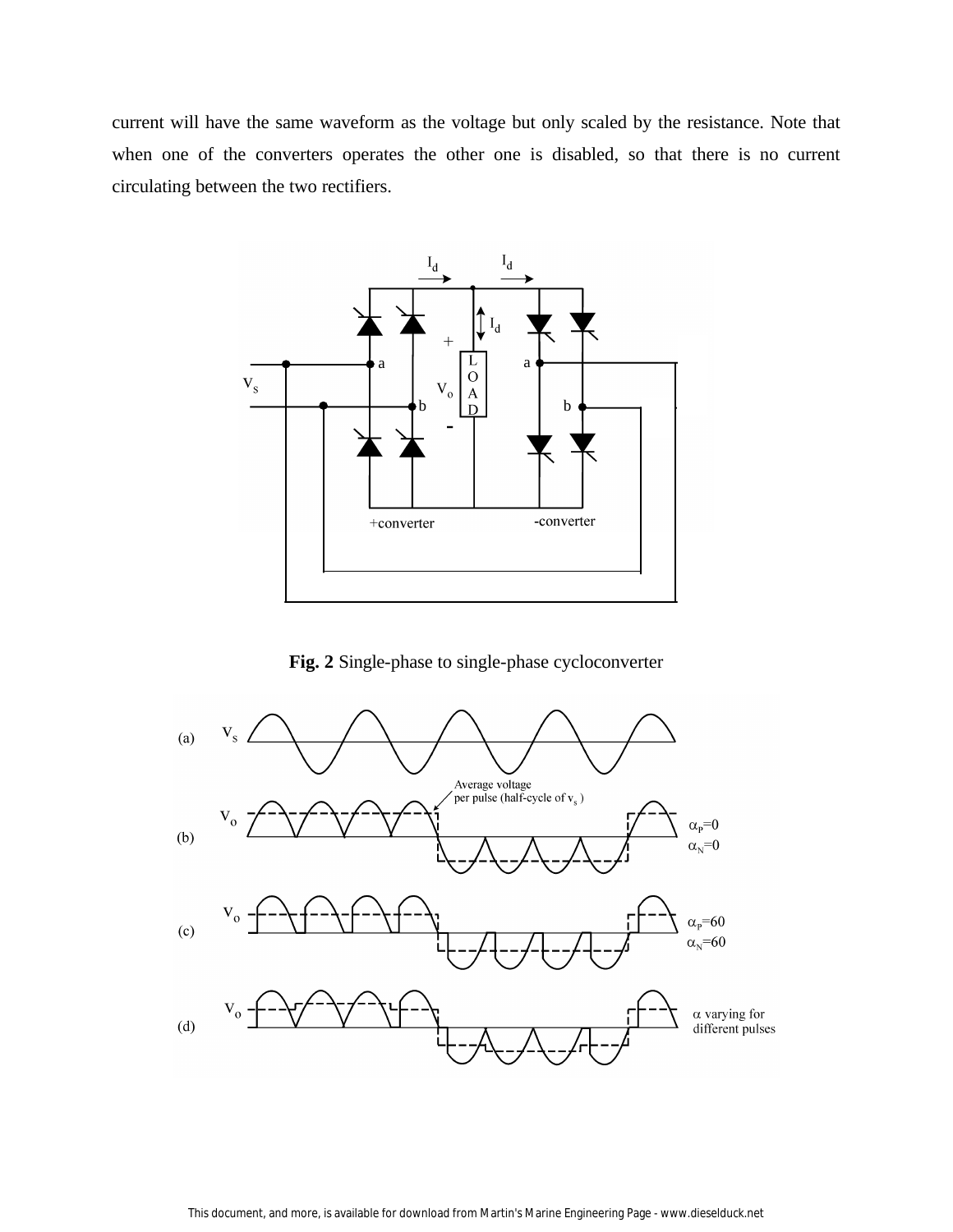- **Fig. 3** Single-phase to single-phase cycloconverter waveforms
	- **a)** input voltage
	- **b)** output voltage for zero firing angle
	- **c**) output voltage with firing angle  $\pi/3$  rad.
	- **d)** output voltage with varying firing angle

The frequency of the output voltage,  $v_0$  in Fig. 3b is 4 times less than that of  $v_s$ , the input voltage, i.e.  $f_0/f_i=1/4$ . Thus, this is a step-down cycloconverter. On the other hand, cycloconverters that have  $f_0/f_i > 1$  frequency relation are called step-up cycloconverters. Note that step-down cycloconverters are more widely used than the step-up ones.

The frequency of  $v_0$  can be changed by varying the number of cycles the positive and the negative converters work. It can only change as integer multiples of  $f_i$  in  $1\phi$ -1 $\phi$  cycloconverters.

With the above operation, the 1φ-1φ cycloconverter can only supply a certain voltage at a certain firing angle  $\alpha$ . The dc output of each rectifier is:

$$
V_d = \frac{2\sqrt{2}}{p} V \cos \mathbf{a}
$$
 (1)

where V is the input rms voltage.

The dc value per half cycle is shown as dotted in Fig. 3d.

Then the peak of the fundamental output voltage is

$$
v_{o_1}(t) = \frac{4}{p} \frac{2\sqrt{2}}{p} V \cos \mathbf{a}
$$
 (2)

Equation 2 implies that the fundamental output voltage depends on  $\alpha$ . For  $\alpha=0^{\circ}$ ,  $V_{0_1} = V_{do} \times 1 = V_{do}$  where  $V_{do} = \frac{4}{p} \frac{2\sqrt{2}}{p} V$  $=\frac{1}{n} \frac{2 \sqrt{2}}{n} V$ . If  $\alpha$  is increased to  $\pi/3$  as in Fig. 3d, then  $V_{o_1} = V_{do} \times 0.5$ .

Thus varying  $\alpha$ , the fundamental output voltage can be controlled.

Constant  $\alpha$  operation gives a crude output waveform with rich harmonic content. The dotted lines in Fig. 3b and c show a square wave. If the square wave can be modified to look more like a sine wave, the harmonics would be reduced. For this reason  $\alpha$  is modulated as shown in Fig. 3d. Now, the six-stepped dotted line is more like a sinewave with fewer harmonics. The more pulses there are with different  $\alpha$ 's, the less are the harmonics.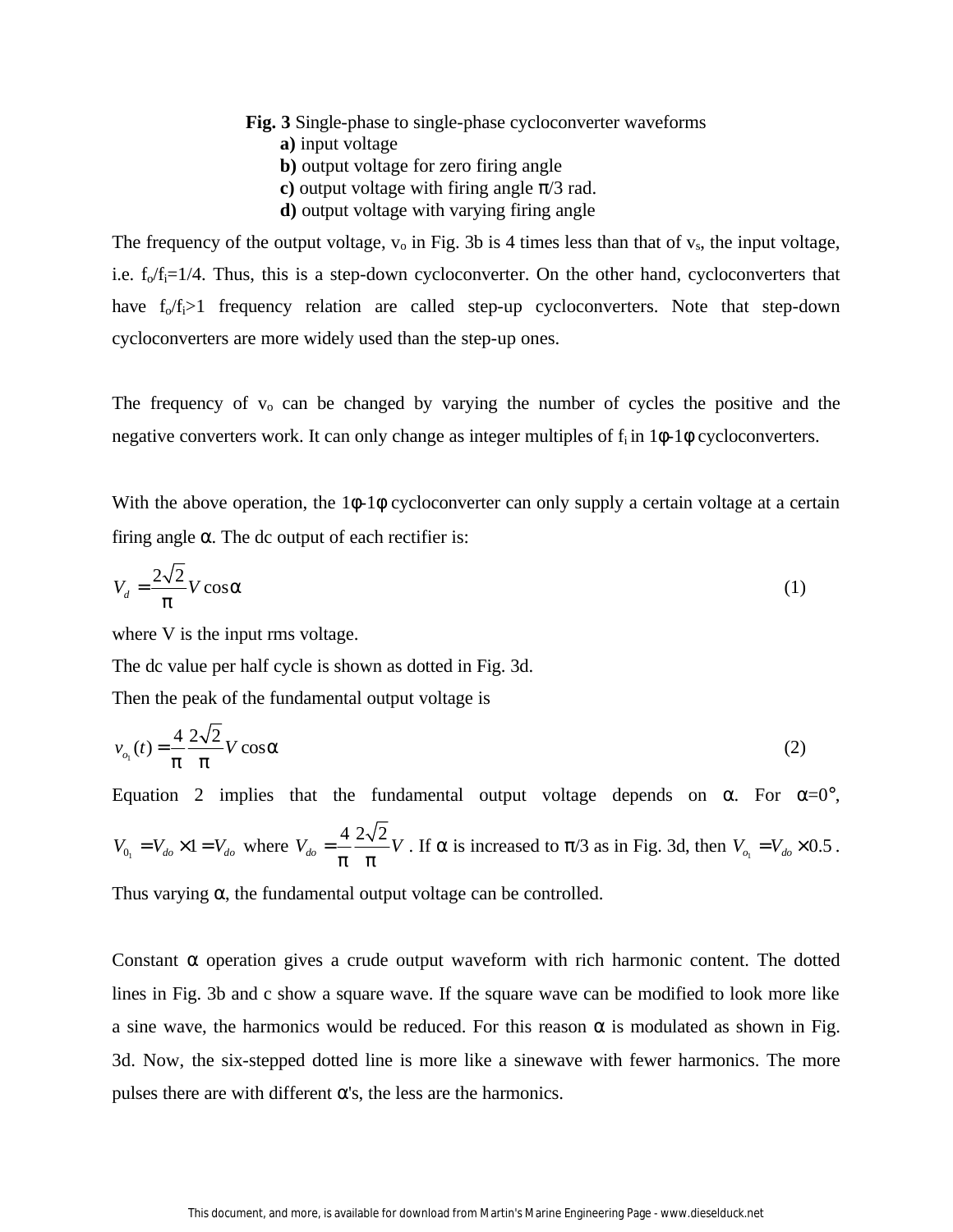#### **1.2. Three-Phase to Single-Phase (3**φ**-1**φ**) Cycloconverter:**

There are two kinds of three-phase to single-phase (3φ-1φ) cycloconverters: 3φ-1φ half-wave cycloconverter (Fig. 4) and 3φ-1φ bridge cycloconverter (Fig. 5). Like the 1φ-1φ case, the 3φ-1φ cycloconverter applies rectified voltage to the load. Both positive and negative converters can generate voltages at either polarity, but the positive converter can only supply positive current and the negative converter can only supply negative current. Thus, the cycloconverter can operate in four quadrants:  $(+v, +i)$  and  $(-v, -i)$  rectification modes and  $(+v, -i)$  and  $(-v, +i)$ inversion modes. The modulation of the output voltage and the fundamental output voltage are shown in Fig. 6. Note that  $\alpha$  is sinusoidally modulated over the cycle to generate a harmonically optimum output voltage.



**Fig. 4** 3φ-1φ half-wave cycloconverter



**Fig. 5** 3φ-1φ bridge cycloconverter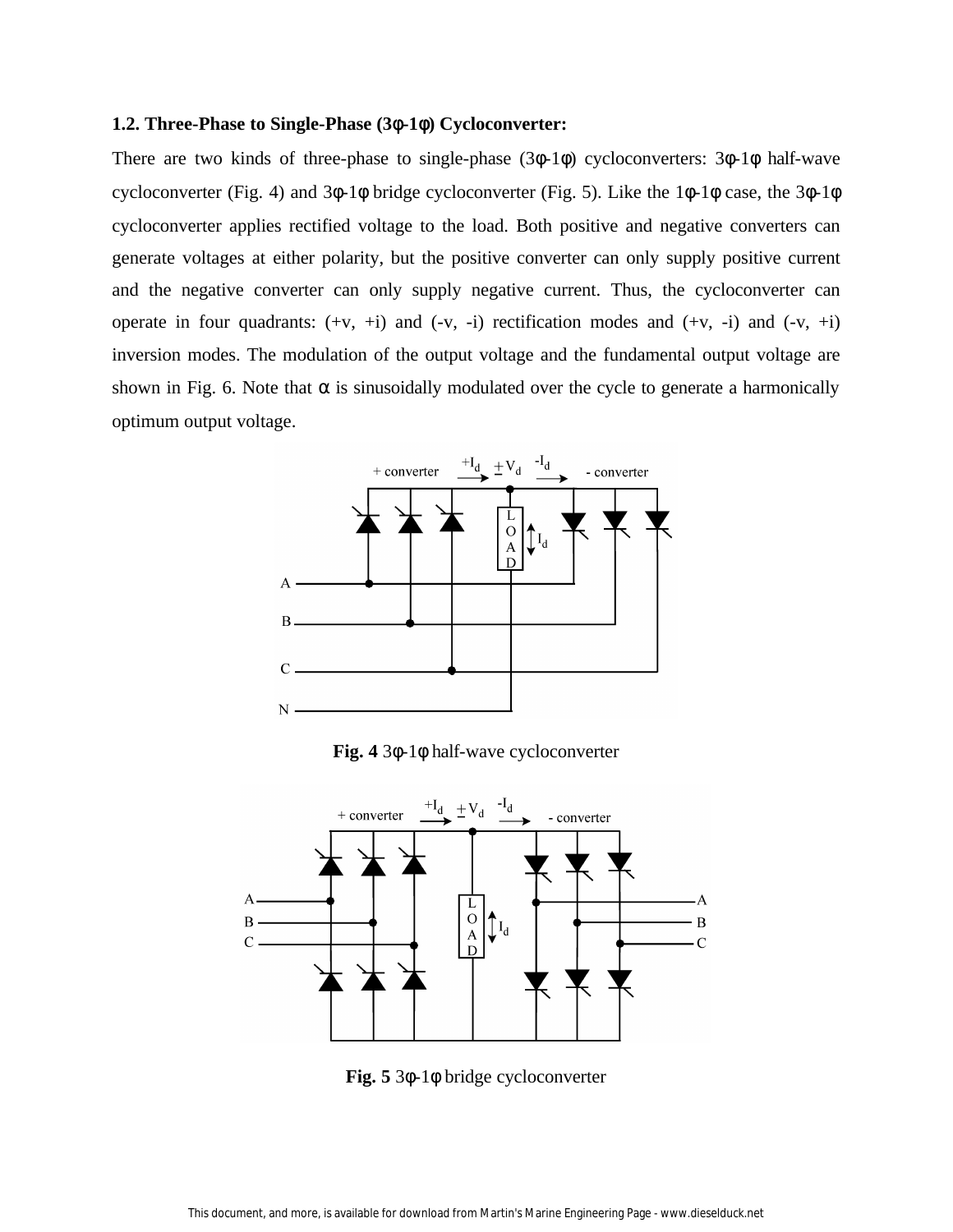

**Fig. 6** 3φ-1φ half-wave cycloconverter waveforms **a)** + converter output voltage **b)** cosine timing waves

**c)** – converter output voltage

The polarity of the current determines if the positive or negative converter should be supplying power to the load. Conventionally, the firing angle for the positive converter is named  $\alpha_{\rm P}$ , and that of the negative converter is named  $\alpha_N$ . When the polarity of the current changes, the converter previously supplying the current is disabled and the other one is enabled. The load always requires the fundamental voltage to be continuous. Therefore, during the current polarity reversal, the average voltage supplied by both of the converters should be equal. Otherwise, switching from one converter to the other one would cause an undesirable voltage jump. To prevent this problem, the converters are forced to produce the same average voltage at all times. Thus, the following condition for the firing angles should be met.

$$
a_p + a_p = p \tag{3}
$$

The fundamental output voltage in Fig. 6 can be given as:

$$
v_{o_1}(t) = \sqrt{2V_o \sin \mathbf{w}_o t} \tag{4}
$$

where  $V<sub>o</sub>$  is the rms value of the fundamental voltage

At a time  $t_0$  the output fundamental voltage is

$$
v_{o_1}(t_o) = \sqrt{2}V_o \sin \mathbf{w}_o t_o \tag{5}
$$

The positive converter can supply this voltage if  $\alpha_P$  satisfies the following condition.

$$
v_{o_1}(t_o) = \sqrt{2V_o \sin \mathbf{w}_o t_o} = V_{do} \cos \mathbf{a}_P
$$
\n<sup>(6)</sup>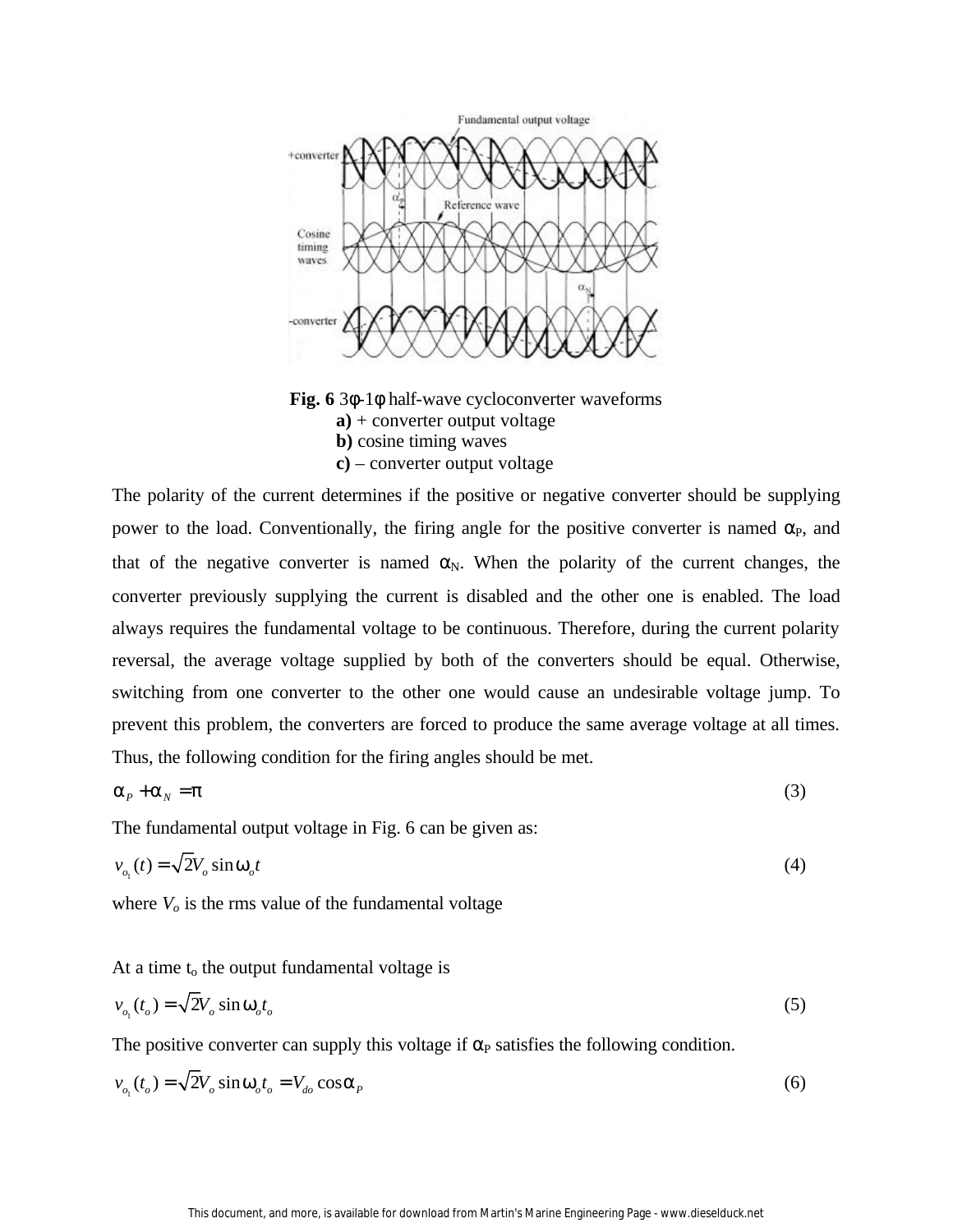where  $V_{do} = \sqrt{2}V_o \frac{p}{r} \sin \theta$ *p p p*  $=\sqrt{2V_e}$   $\frac{P}{m}$  sin  $\frac{P}{m}$  (p=3 for half wave converter and 6 for bridge converter)

From the  $\alpha$  condition (3)

$$
v_{o_1} = V_{do} \cos \mathbf{a}_P = -V_{do} \sin \mathbf{a}_N \tag{7}
$$

The firing angles at any instant can be found from (6) and (7).

The operation of the 3φ-1φ bridge cycloconverter is similar to the above 3φ-1φ half-wave cycloconverter. Note that the pulse number for this case is 6.

## **1.3 Three-Phase to Three-Phase (3**φ**-3**φ**) Cycloconverter:**

If the outputs of 3 3φ-1φ converters of the same kind are connected in wye or delta and if the output voltages are  $2\pi/3$  radians phase shifted from each other, the resulting converter is a threephase to three-phase (3φ-3φ) cycloconverter. The resulting cycloconverters are shown in Figs. 7 and 8 with wye connections. If the three converters connected are half-wave converters, then the new converter is called a 3φ-3φ half-wave cycloconverter. If instead, bridge converters are used, then the result is a 3φ-3φ bridge cycloconverter. 3φ-3φ half-wave cycloconverter is also called a 3-pulse cycloconverter or an 18-thyristor cycloconverter. On the other hand, the 3φ-3φ bridge cycloconverter is also called a 6-pulse cycloconverter or a 36-thyristor cycloconverter. The operation of each phase is explained in the previous section.



**Fig. 7** 3φ-3φ half-wave cycloconverter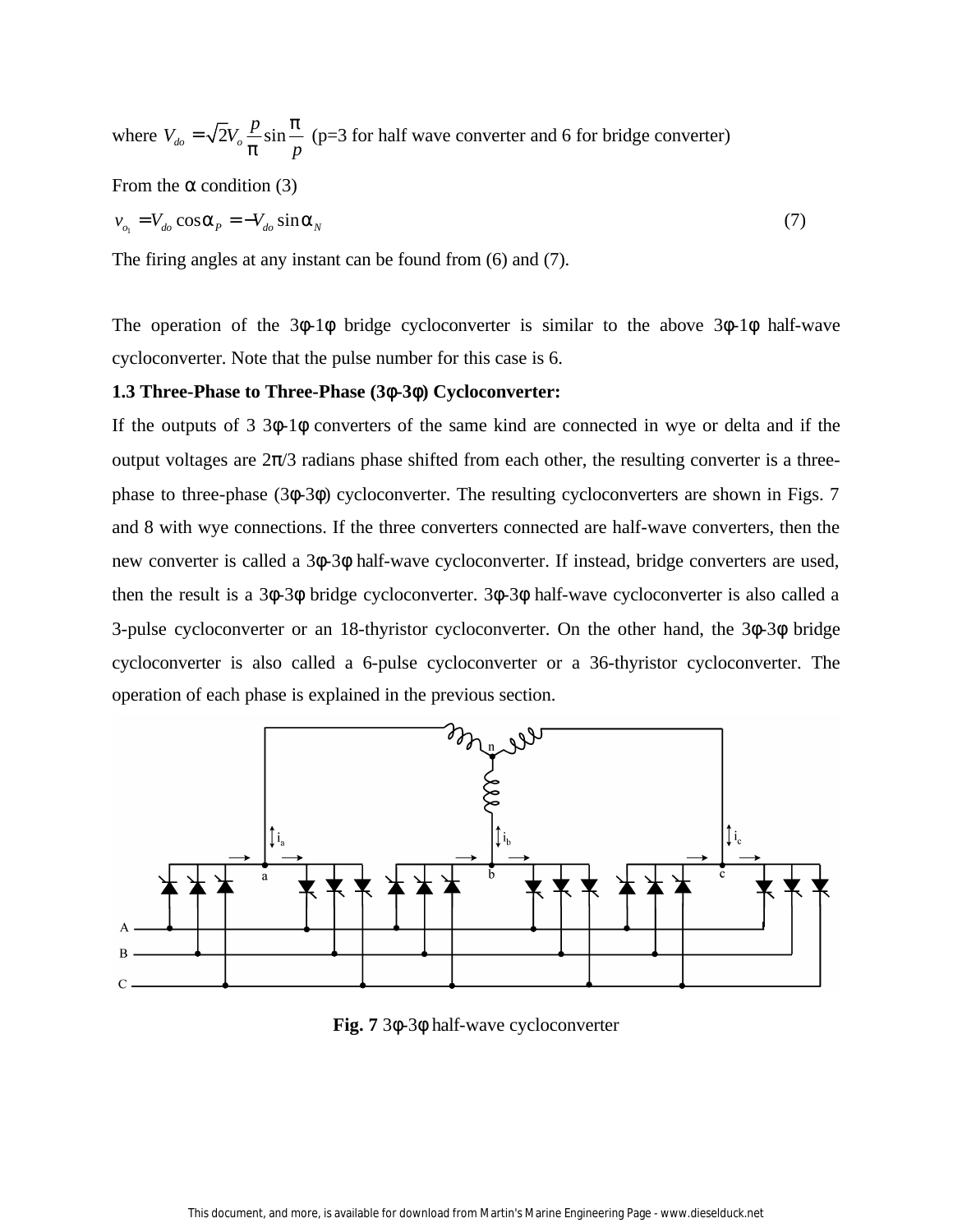

**Fig. 8** 3φ-3φ bridge cycloconverter

The three-phase cycloconverters are mainly used in ac machine drive systems running threephase synchronous and induction machines. They are more advantageous when used with a synchronous machine due to their output power factor characteristics. A cycloconverter can supply lagging, leading, or unity power factor loads while its input is always lagging. A synchronous machine can draw any power factor current from the converter. This characteristic operation matches the cycloconverter to the synchronous machine. On the other hand, induction machines can only draw lagging current, so the cycloconverter does not have an edge compared to the other converters in this aspect for running an induction machine. However, cycloconverters are used in Scherbius drives for speed control purposes driving wound rotor induction motors.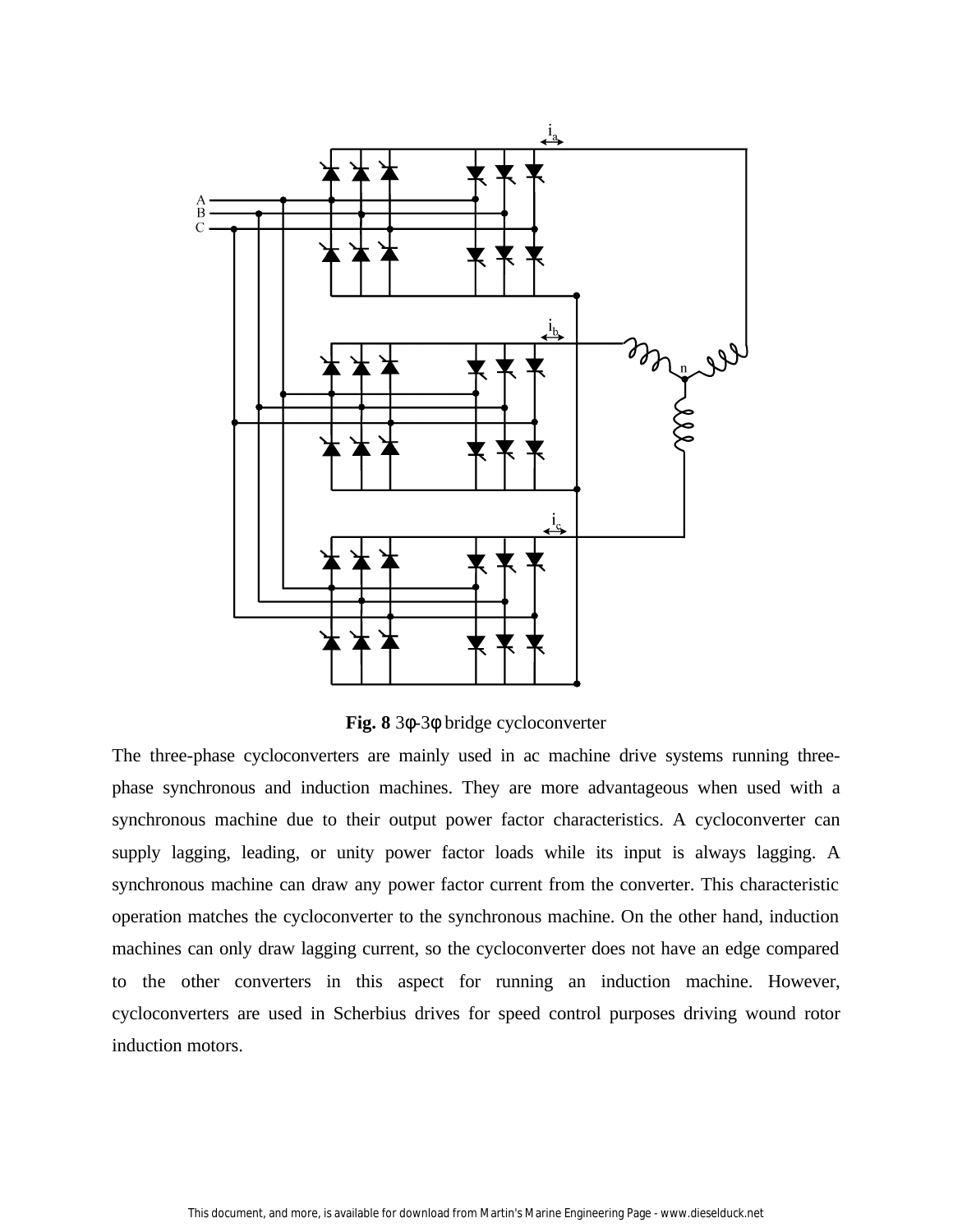Cycloconverters produce harmonic rich output voltages, which will be discussed in the following sections. When cycloconverters are used to run an ac machine, the leakage inductance of the machine filters most of the higher frequency harmonics and reduces the magnitudes of the lower order harmonics.

### **2. Blocked Mode and Circulating Current Mode:**

The operation of the cycloconverters is explained above in ideal terms. When the load current is positive, the positive converter supplies the required voltage and the negative converter is disabled. On the other hand, when the load current is negative, then the negative converter supplies the required voltage and the positive converter is blocked. This operation is called the blocked mode operation, and the cycloconverters using this approach are called blocking mode cycloconverters.

However, if by any chance both of the converters are enabled, then the supply is short-circuited. To avoid this short circuit, an intergroup reactor (IGR) can be connected between the converters as shown in Fig. 9. Instead of blocking the converters during current reversal, if they are both enabled, then a circulating current is produced. This current is called the circulating current. It is unidirectional because the thyristors allow the current to flow in only one direction. Some cycloconverters allow this circulating current at all times. These are called circulating current cycloconverters.



**Fig. 9** Circulating current and IGR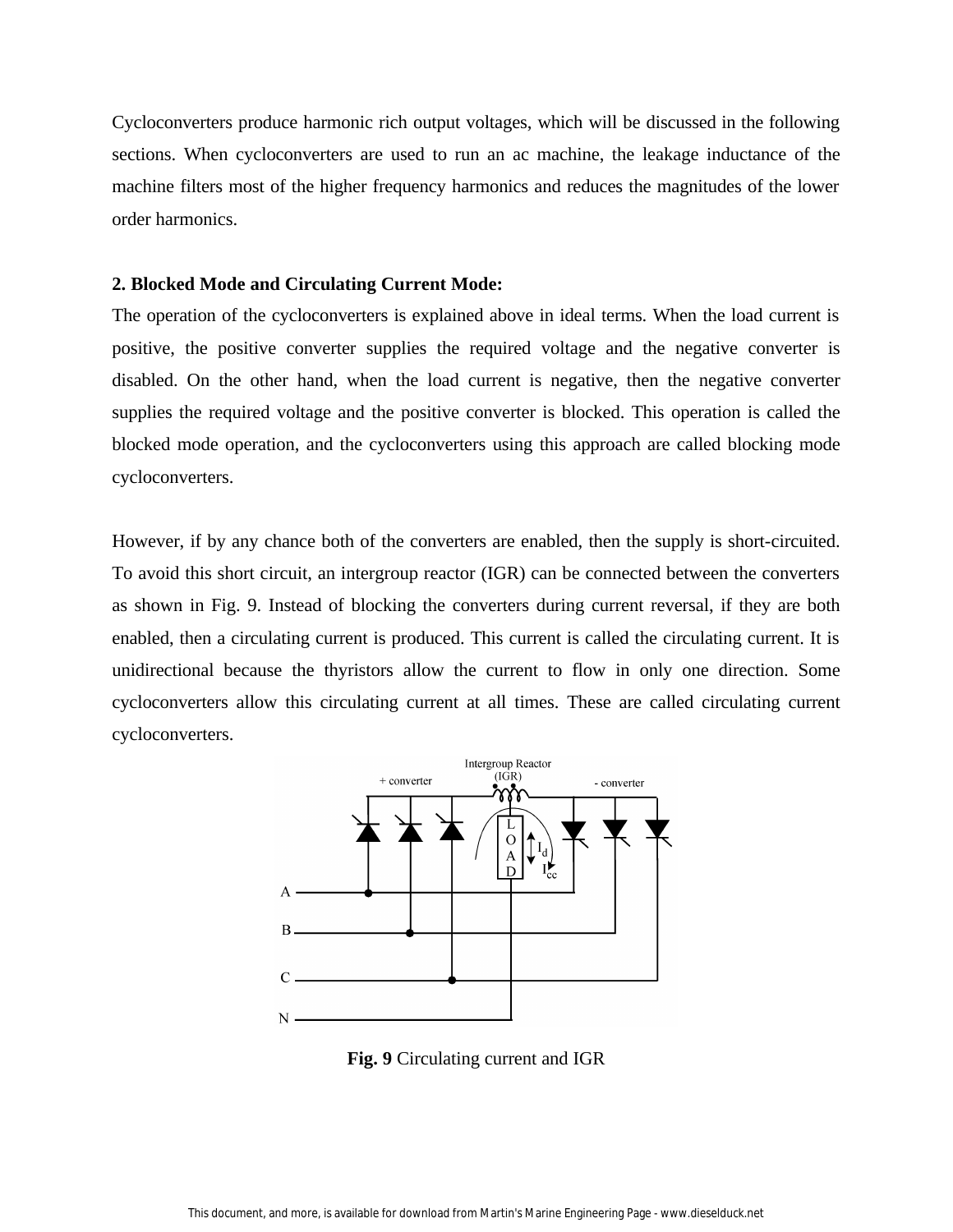#### **2.1 Blocking Mode Cycloconverters:**

The operation of these cycloconverters was explained briefly before. They do not let circulating current flow, and therefore they do not need a bulky IGR. When the current goes to zero, both positive and negative converters are blocked. The converters stay off for a short delay time to assure that the load current ceases. Then, depending on the polarity, one of the converters is enabled. With each zero crossing of the current, the converter, which was disabled before the zero crossing, is enabled. A toggle flip-flop, which toggles when the current goes to zero, can be used for this purpose. The operation waveforms for a three-pulse blocking mode cycloconverter are given in Fig. 10.

The blocking mode operation has some advantages and disadvantages over the circulating mode operation. During the delay time, the current stays at zero distorting the voltage and current waveforms. This distortion means complex harmonics patterns compared to the circulating mode cycloconverters. In addition to this, the current reversal problem brings more control complexity. However, no bulky IGRs are used, so the size and cost is less than that of the circulating current case. Another advantage is that only one converter is in conduction at all times rather than two. This means less losses and higher efficiency.



**Fig. 10** Blocking mode operation waveforms **a)** + converter output voltage **b)** – converter output voltage **c)** load voltage

## **2.2 Circulating Current Cycloconverters:**

In this case, both of the converters operate at all times producing the same fundamental output voltage. The firing angles of the converters satisfy the firing angle condition (Eq. 3), thus when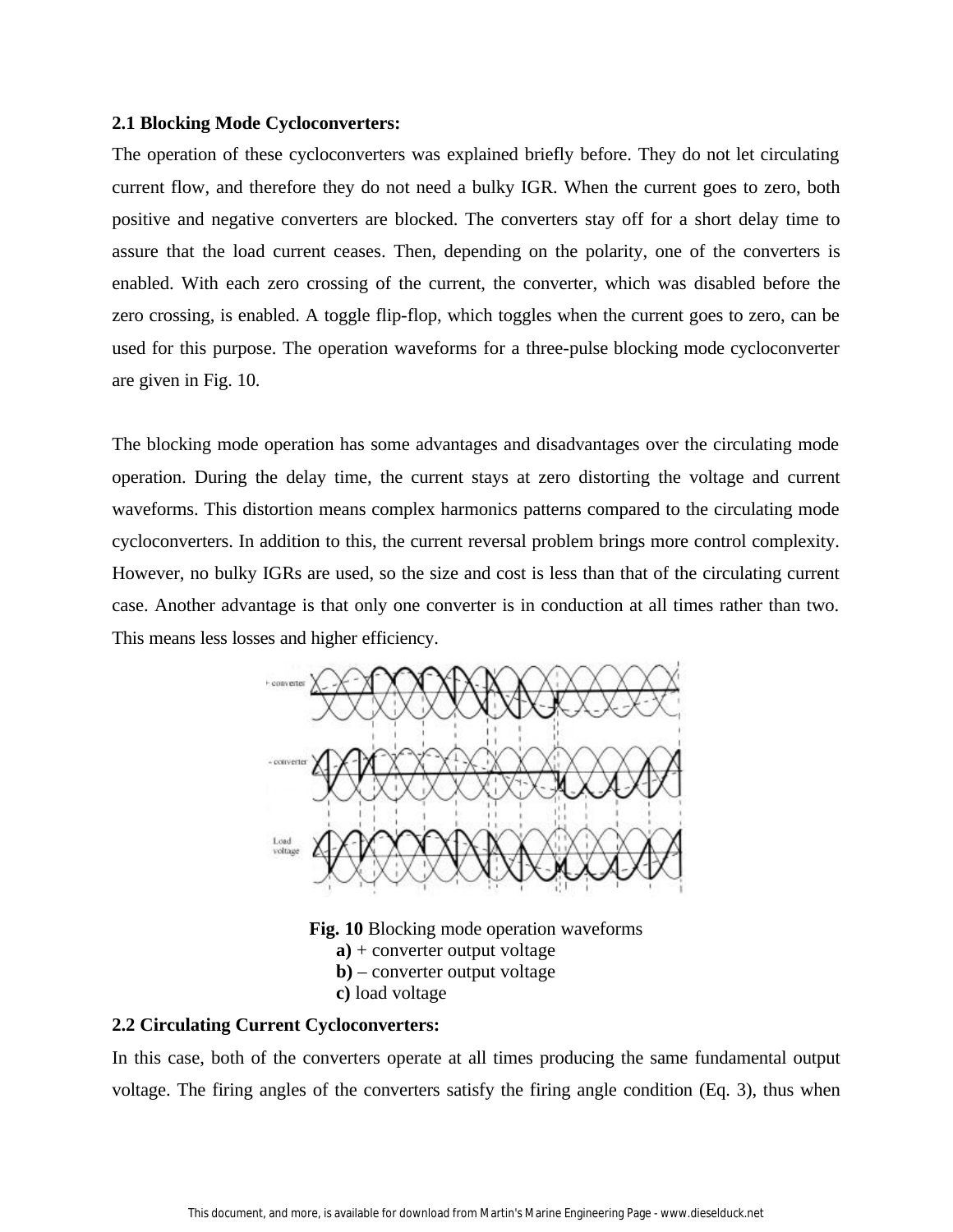one converter is in rectification mode the other one is in inversion mode and vice versa. If both of the converters are producing pure sine waves, then there would not be any circulating current because the instantaneous potential difference between the outputs of the converters would be zero. In reality, an IGR is connected between the outputs of two phase controlled converters (in either rectification or inversion mode). The voltage waveform across the IGR can be seen in Fig. 11d. This is the difference of the instantaneous output voltages produced by the two converters. Note that it is zero when both of the converters produce the same instantaneous voltage. The center tap voltage of IGR is the voltage applied to the load and it is the mean of the voltages applied to the ends of IGR, thus the load voltage ripple is reduced.



**Fig. 11** Circulating mode operation waveforms **a)** + converter output voltage **b)** – converter output voltage **c)** load voltage **d)** IGR voltage

The circulating current cycloconverter applies a smoother load voltage with less harmonics compared to the blocking mode case. Moreover, the control is simple because there is no current reversal problem. However, the bulky IGR is a big disadvantage for this converter. In addition to this, the number of devices conducting at any time is twice that of the blocking mode converter. Due to these disadvantages, this cycloconverter is not attractive.

The blocked mode cycloconverter converter and the circulating current cycloconverter can be combined to give a hybrid system, which has the advantages of both. The resulting cycloconverter looks like a circulating mode cycloconverter circuit, but depending on the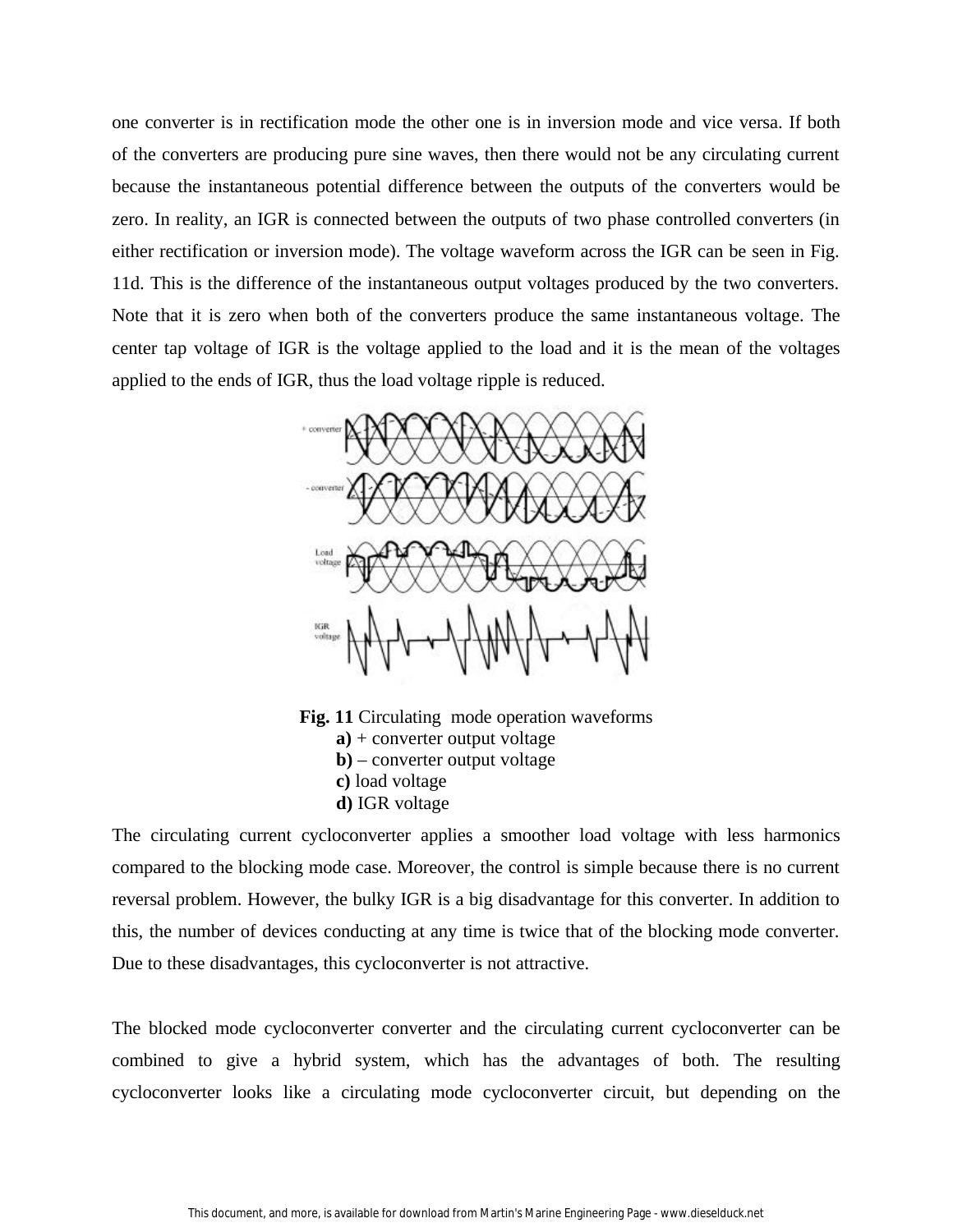polarity of the output current only one converter is enabled and the other one is disabled as with the blocking mode cycloconverters. When the load current decreases below a threshold, both of the converters are enabled. Thus, the current has a smooth reversal. When the current increases above a threshold in the other direction, the outgoing converter is disabled. This hybrid cycloconverter operates in the blocking mode most of the time so a smaller IGR can be used. The efficiency is slightly higher than that of the circulating current cycloconverter but much less than the blocking mode cycloconverter. Moreover, the distortion caused by the blocking mode operation disappears due to the circulating current operation around zero current. Moreover, the control of the converter is still less complex than that of the blocking mode cycloconverter.

#### **3. Output and Input Harmonics:**

The cycloconverter output voltage waveforms have complex harmonics. Higher order harmonics are usually filtered by the machine inductance, therefore the machine current has less harmonics. The remaining harmonics cause harmonic losses and torque pulsations. Note that in a cycloconverter, unlike other converters, there are no inductors or capacitors, i.e. no storage devices. For this reason, the instantaneous input power and the output power are equal.

There are several factors effecting the harmonic content of the waveforms. Blocking mode operation produces more complex harmonics than circulating mode of operation due to the zero current distortion. In addition to this, the pulse number effects the harmonic content. A greater number of pulses has less harmonic content. Therefore, a 6-pulse (bridge) cycloconverter produces less harmonics than a 3-pulse (half-wave) cycloconverter. Moreover, if the output frequency gets closer to the input frequency, the harmonics increase. Finally, low power factor and discontinuous conduction, both contribute to harmonics.

For a typical p-pulse converter, the order of the input harmonics is " $pn+1$ " and that of the output harmonics is "pn", where p is the pulse number and n is an integer. Thus for a 3-pulse converter the input harmonics are at frequencies  $2f_i$ ,  $4f_i$  for n=1,  $5f_i$ ,  $7f_i$  for n=2, and so on. The output harmonics, on the other hand, are at frequencies  $3f_i$ ,  $6f_i$ , ...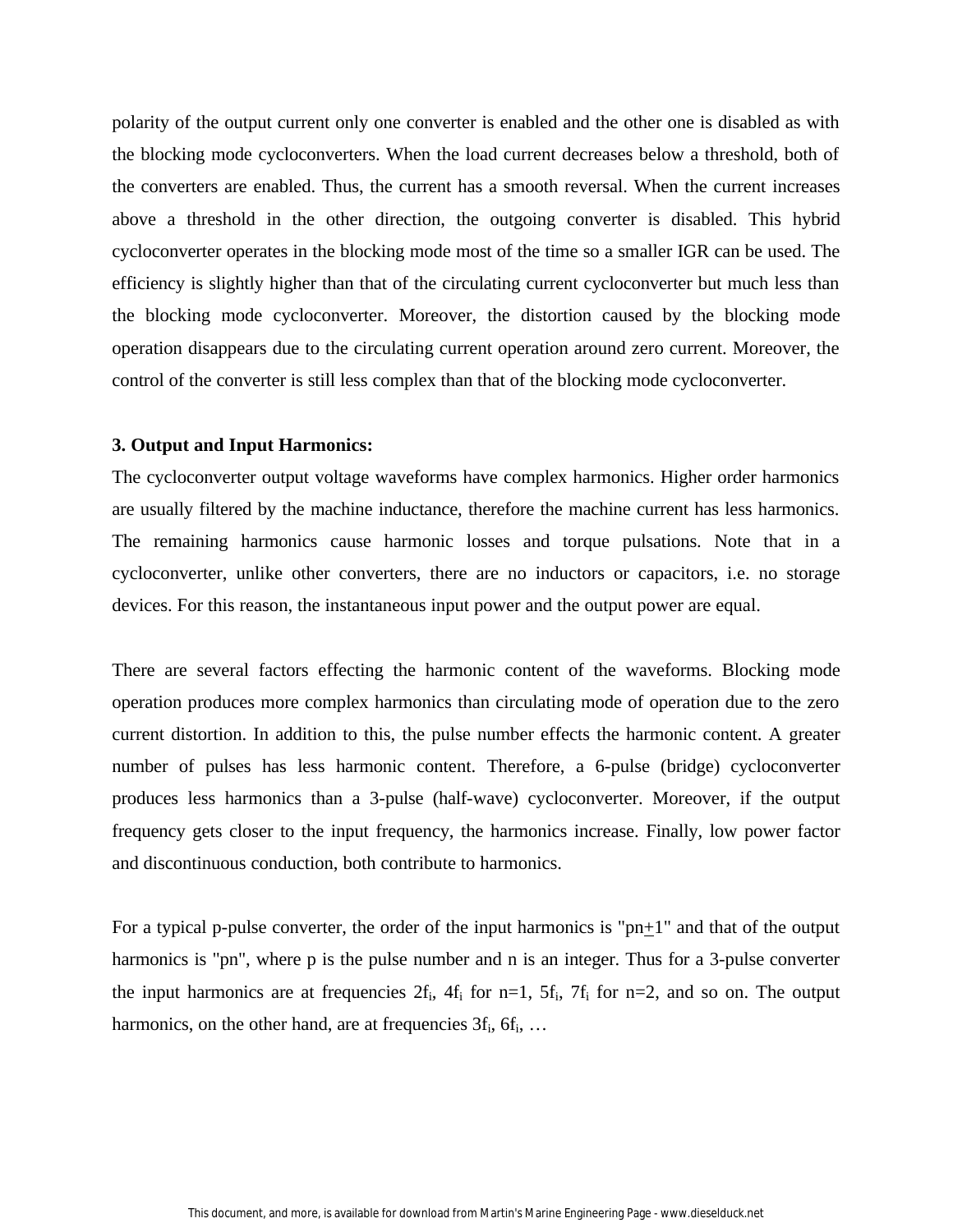The firing angle,  $\alpha$ , in cycloconverter operation is sinusoidally modulated. The modulation frequency is the same as the output frequency and sideband harmonics are induced at the output. Therefore, the output waveform is expected to have harmonics at frequencies related to both the input and output frequencies.

For blocking mode operation, the output harmonics are found at " $\text{pnf}_{i} + Nf_{o}$ ", where N is an integer and  $pn+N=odd$  condition is satisfied. Then the output harmonics for a 3-pulse cycloconverter in blocking mode will be found at frequencies

 $n=1$  3f<sub>i</sub>, 3f<sub>i</sub> $\pm$ 2f<sub>o</sub>, 3f<sub>i</sub> $\pm$ 4f<sub>o</sub>, 3f<sub>i</sub> $\pm$ 6f<sub>o</sub>, 3f<sub>i</sub> $\pm$ 8f<sub>o</sub>, 3f<sub>i</sub> $\pm$ 10f<sub>o</sub> ...

 $n=2$  6f<sub>i</sub>, 6f<sub>i</sub> $+1$ f<sub>o</sub>, 6f<sub>i</sub> $+3$ f<sub>o</sub>, 6f<sub>i</sub> $+5$ f<sub>o</sub>, 6f<sub>i</sub> $+7$ f<sub>o</sub>, 6f<sub>i</sub> $+9$ f<sub>o</sub> ...

 $n=3$  9f<sub>i</sub>, 9f<sub>i</sub>+2f<sub>o</sub>, 9f<sub>i</sub>+4f<sub>o</sub>, 9f<sub>i</sub>+6f<sub>o</sub>, 9f<sub>i</sub>+8f<sub>o</sub>, 9f<sub>i</sub>+10f<sub>o</sub>, ...

 $n=4, 5,...$ 

Some of the above harmonics might coincide to frequencies below f<sub>i</sub>. These are called subharmonics. They are highly unwanted harmonics because the machine inductance cannot filter these.

For the circulating mode operation, the harmonics are at the same frequencies as the blocking mode, but N is limited to  $(n+1)$ . Thus, the output harmonics for a 3-pulse cycloconverter in circulating mode will be found at frequencies

 $n=1$  3 $f_i$ ,  $3f_i + 2f_o$ ,  $3f_i + 4f_o$  $n=2$  6f<sub>i</sub> $+1$ f<sub>o</sub>, 6f<sub>i</sub> $+3$ f<sub>o</sub>, 6f<sub>i</sub> $+5$ f<sub>o</sub>, 6f<sub>i</sub> $+7$ f<sub>o</sub>  $n=3$  9f<sub>i</sub>, 9f<sub>i</sub> $\pm 2f_0$ , 9f<sub>i</sub> $\pm 4f_0$ , 9f<sub>i</sub> $\pm 6f_0$ , 9f<sub>i</sub> $\pm 8f_0$ , 9f<sub>i</sub> $\pm 10f_0$  $n=4, 5,...$ 

With N limited in the circulating mode, there are fewer subharmonics expected. According to calculations done in [1], subharmonics in this mode exist for  $f_0/f_i>0.6$ . For the blocking mode, [1] states that the subharmonics exist for  $f_0/f_i > 0.2$ .

The output voltage of a cycloconverter has many complex harmonics, but the output current is smoother due to heavy machine filtering. The input voltages of a cycloconverter are sinusoidal voltages. As stated before the instantaneous output and input powers of a cycloconverter are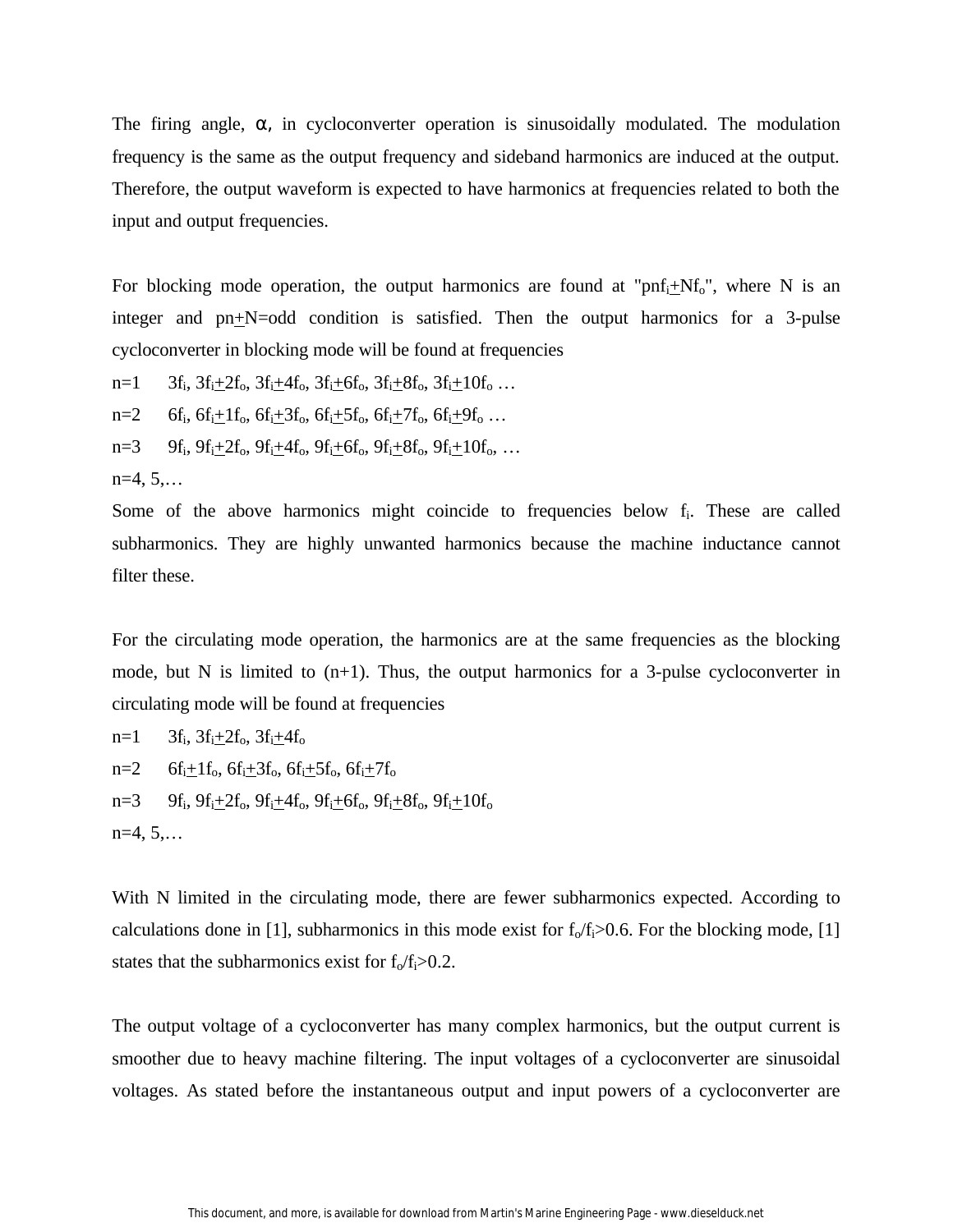balanced because it does not have any storage devices. To maintain this balance on the input side with sinusoidal voltages, the input current is expected to have complex harmonic patterns. Thus as expected, the input current harmonics are at frequencies " $(pn+1)f_i+Mf_o$ " where M is an integer and  $(pn+1)+M=odd$  condition is satisfied. Thus, a 3-pulse cycloconverter has input current harmonics at the following frequencies:

 $n=0$   $f_i, f_i+6f_o, f_i+12f_o, ...$  $n=1$   $2f_i+3f_o$ ,  $2f_i+9f_o$ ,  $2f_i+15f_o$  ...  $4f_i+3f_o$ ,  $4f_i+9f_o$ ,  $4f_i+15f_o$ ,...

 $n=2, 3,...$ 

## **4. Newer Types of Cycloconverters:**

## **4.1 Matrix Converter:**

The matrix converter is a fairly new converter topology, which was first proposed in the beginning of the 1980s. A matrix converter consists of a matrix of 9 switches connecting the three input phases to the three output phases directly as shown in Fig. 12. Any input phase can be connected to any output phase at any time depending on the control. However, no two switches from the same phase should be on at the same time, otherwise this will cause a short circuit of the input phases. These converters are usually controlled by PWM to produce three-phase variable voltages at variable frequency.



**Fig. 12** Matrix converter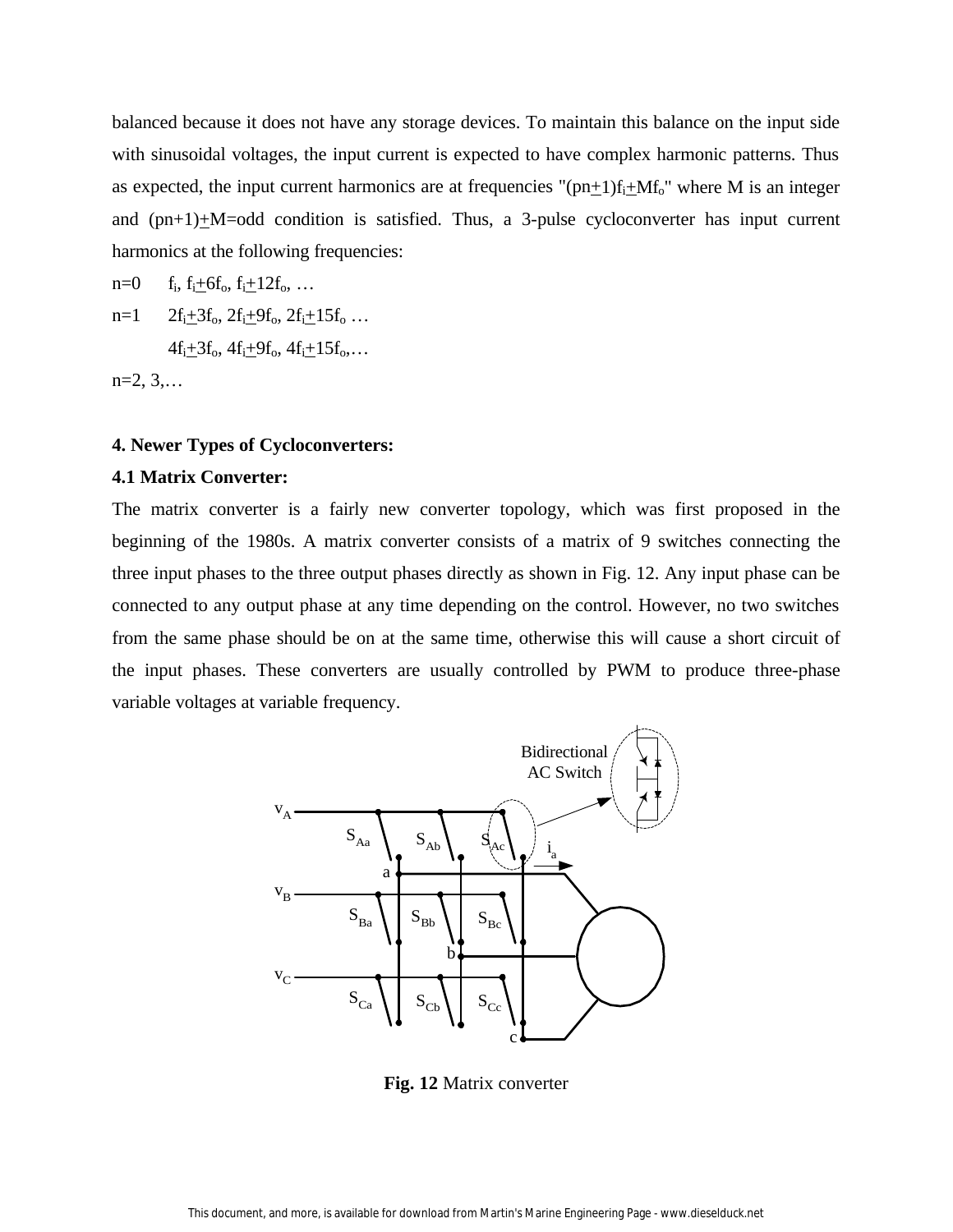This direct frequency changer is not commonly used because of the high device count, i.e. 18 switches compared to 12 of a dc link rectifier-inverter system. However, the devices used are smaller because of their shorter ON time compared to the latter.

#### **4.2 Single-Phase to Three-Phase (1**φ**-3**φ**) Cycloconverters:**

Recently, with the decrease in the size and the price of power electronics switches, single-phase to three-phase cycloconverters (1φ-3φ) started drawing more research interest. Usually, an Hbridge inverter produces a high frequency single-phase voltage waveform, which is fed to the cycloconverter either through a high frequency transformer or not. If a transformer is used, it isolates the inverter from the cycloconverter. In addition to this, additional taps from the transformer can be used to power other converters producing a high frequency ac link. The single-phase high frequency ac (hfac) voltage can be either sinusoidal or trapezoidal. There might be zero voltage intervals for control purposes or zero voltage commutation. Fig. 13 shows the circuit diagram of a typical hfac link converter. These converters are not commercially available yet. They are in the research state.

Among several kinds, only two of them will be addressed here:

## **4.2.1 Integral Pulse Modulated (1**φ**-3**φ**) Cycloconverters [4]:**

The input to these cycloconverters is single-phase high frequency sinusoidal or square waveforms with or without zero voltage gaps. Every half-cycle of the input signal, the control for each phase decides if it needs a positive pulse or a negative pulse using integral pulse modulation. For integral pulse modulation, the command signal and the output phase voltage are integrated and the latter result is subtracted from the former. For a positive difference, a negative pulse is required, and vice versa for the negative difference. For the positive (negative) input half-cycle, if a positive pulse is required, the upper (lower) switch is turned on; otherwise, the lower (upper) switch is turned on.

Therefore, the three-phase output voltage consists of positive and negative half-cycle pulses of the input voltage. Note that this converter can only work at output frequencies which are multiples of the input frequency.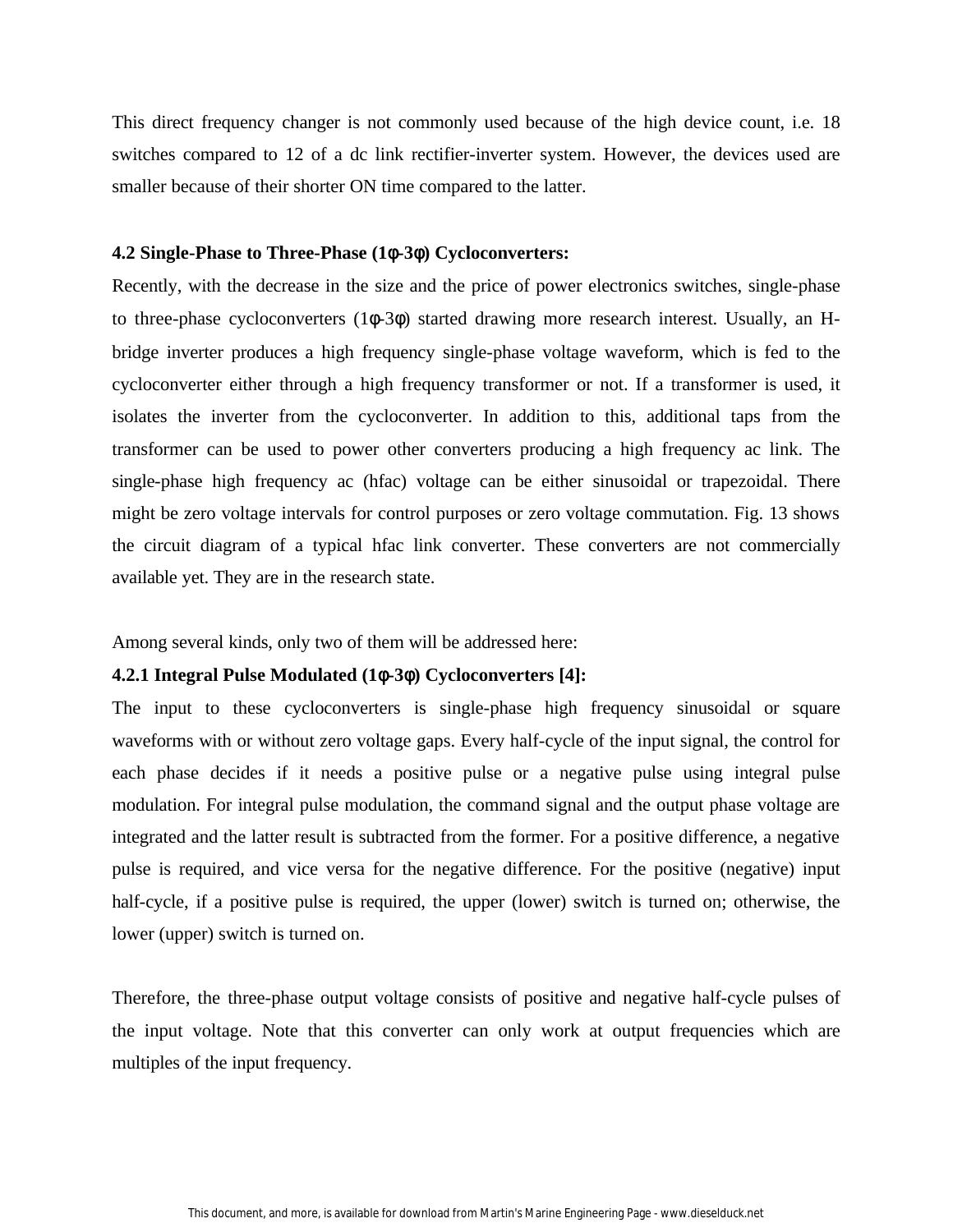

**Fig. 13** High frequency ac link converter  $(1\phi \text{ hf inverter} + (1\phi - 3\phi) \text{ Cycloconverter})$ 

# **4.2.2 Phase-Controlled (1**φ**-3**φ**) Cycloconverter [5]:**

This cycloconverter converts the single-phase high frequency sinusoidal or square wave voltage into three-phase voltages using the previously explained phase control principles. The voltage command is compared to a sawtooth waveform to find the firing instant of the switches. Depending on the polarity of the current and the input voltage, the next switch to be turned on is determined. Compared to the previous one, this converter has more complex control but it can work at any frequency.

## **5. Summary:**

Cycloconverters are widely used in industry for ac-to-ac conversion. With recent device advances, newer forms of cycloconversion are being developed. These newer forms are drawing more research interest.

In this article, the most commonly known cycloconverter schemes are introduced, and their operation principles are discussed. For more detailed information, the following references can be used.